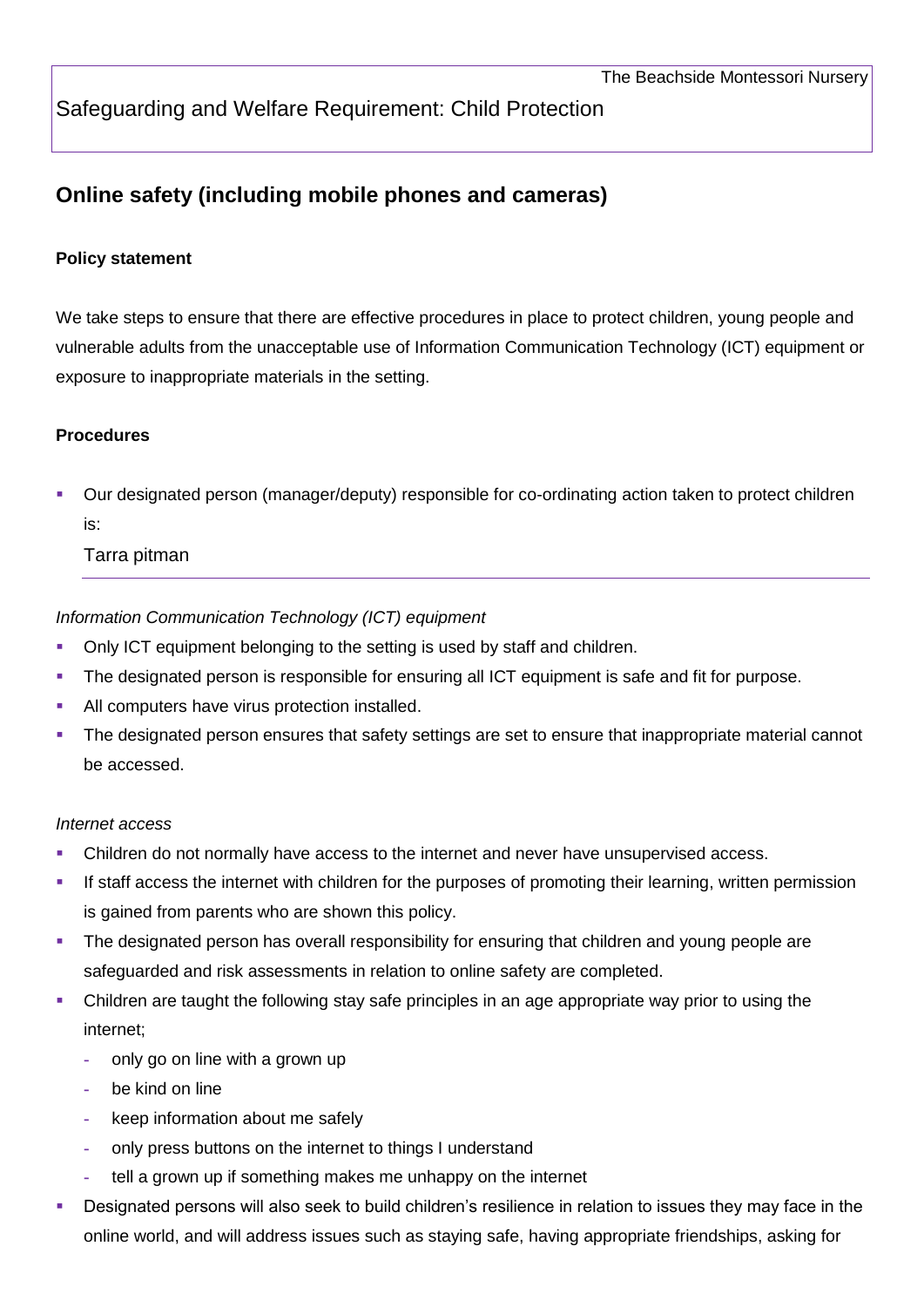help if unsure, not keeping secrets as part of social and emotional development in age appropriate ways.

- If a second hand computer is purchased or donated to the setting, the designated person will ensure that no inappropriate material is stored on it before children use it.
- All computers for use by children are located in an area clearly visible to staff.
- Children are not allowed to access social networking sites.
- Staff report any suspicious or offensive material, including material which may incite racism, bullying or discrimination to the Internet Watch Foundation at [www.iwf.org.uk.](http://www.iwf.org.uk/)
- Suspicions that an adult is attempting to make inappropriate contact with a child on-line is reported to the National Crime Agency's Child Exploitation and Online Protection Centre at [www.ceop.police.uk](http://www.ceop.police.uk/)**.**
- The designated person ensures staff have access to age-appropriate resources to enable them to assist children to use the internet safely.
- If staff become aware that a child is the victim of cyber-bullying, they discuss this with their parents and refer them to sources of help, such as the NSPCC on 0808 800 5000 or www.nspcc.org.uk, or Childline on 0800 1111 or www.childline.org.uk.

#### *Email*

- Children are not permitted to use email in the setting. Parents and staff are not normally permitted to use setting equipment to access personal emails.
- **Staff do not access personal or work email whilst supervising children.**
- Staff send personal information by encrypted email and share information securely at all times.

#### *Mobile phones – children*

 Children do not bring mobile phones or other ICT devices with them to the setting. If a child is found to have a mobile phone or ICT device with them, this is removed and stored in [lockers or a locked drawer] until the parent collects them at the end of the session.

#### *Mobile phones – staff and visitors*

- Personal mobile phones are not used by our staff on the premises during working hours. They will be stored in a locked drawer
- In an emergency, personal mobile phones may be used in an area where there are no children present, with permission from the manager.
- Our staff and volunteers ensure that the setting telephone number is known to family and other people who may need to contact them in an emergency.
- If our members of staff or volunteers take their mobile phones on outings, for use in case of an emergency, they must not make or receive personal calls, or take photographs of children.
- Parents and visitors are requested not to use their mobile phones whilst on the premises. We make an exception if a visitor's company or organisation operates a lone working policy that requires contact with their office periodically throughout the day. Visitors will be advised of a quiet space where they can use their mobile phone, where no children are present.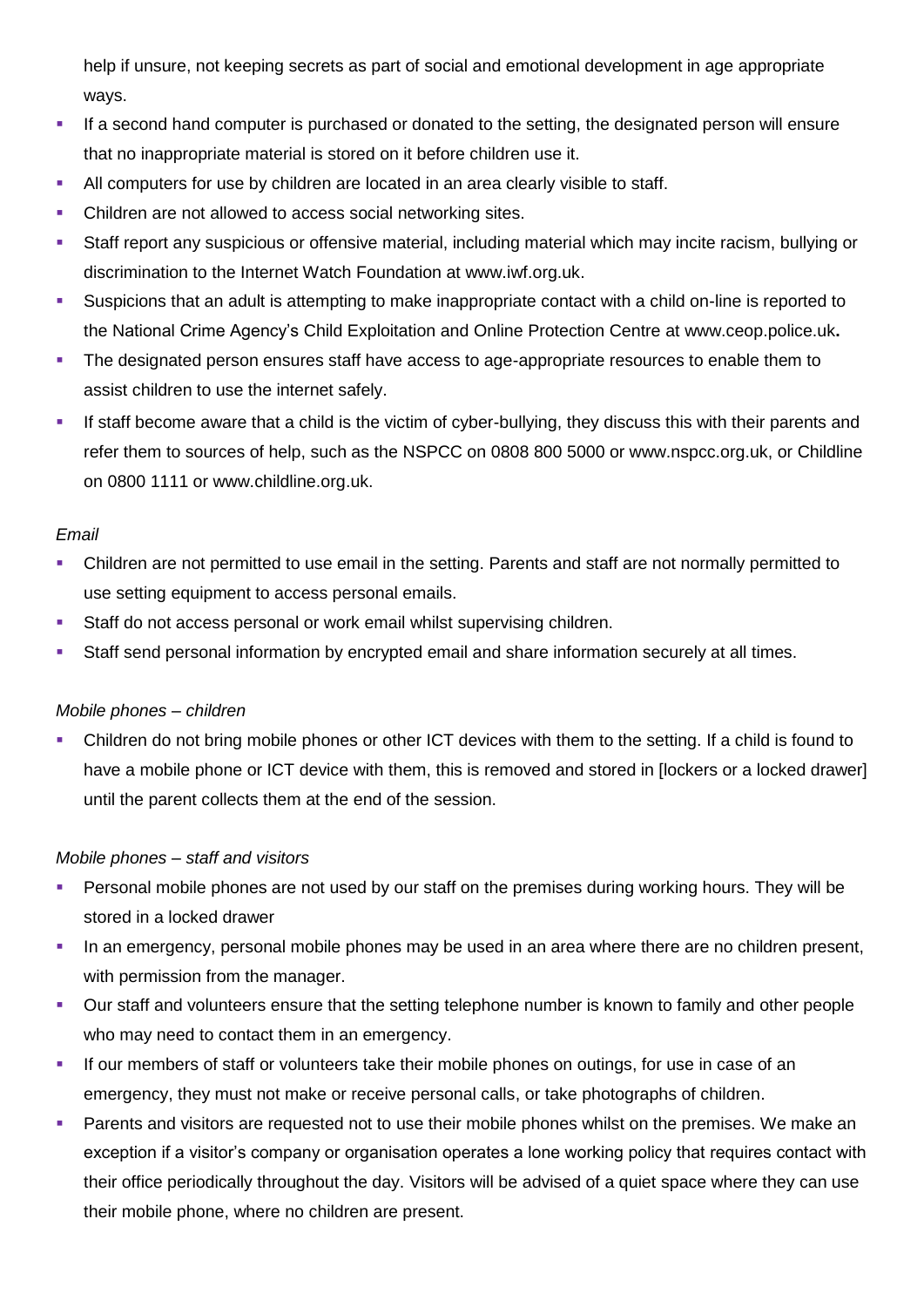These rules also apply to the use of work-issued mobiles, and when visiting or supporting staff in other settings.

#### *Cameras and videos*

- Our staff and volunteers must not bring their personal cameras or video recording equipment into the setting.
- Photographs and recordings of children are only taken for valid reasons i.e. to record their learning and development, or for displays within the setting, with written permission received by parents (see the Registration form). Such use is monitored by the manager.
- Where parents request permission to photograph or record their own children at special events, general permission is gained from all parents for their children to be included. Parents are advised that they do not have a right to photograph anyone else's child or to upload photos of anyone else's children.
- **If photographs of children are used for publicity purposes, parental consent must be given and** safeguarding risks minimised, for example, ensuring children cannot be identified by name or through being photographed in a sweatshirt with the name of their setting on it.

### *Social media*

- Staff are advised to manage their personal security settings to ensure that their information is only available to people they choose to share information with.
- Staff should not accept service users, children and parents as friends due to it being a breach of expected professional conduct.
- In the event that staff name the organisation or workplace in any social media they do so in a way that is not detrimental to the organisation or its service users.
- Staff observe confidentiality and refrain from discussing any issues relating to work
- Staff should not share information they would not want children, parents or colleagues to view.
- Staff should report any concerns or breaches to the designated person in their setting.
- Staff avoid personal communication, including on social networking sites, with the children and parents with whom they act in a professional capacity. If a practitioner and family are friendly prior to the child coming into the setting, this information is shared with the manager prior to a child attending and a risk assessment and agreement in relation to boundaries is agreed.

## *Electronic learning journals for recording children's progress*

- Managers seek permission from the senior management team prior to using any online learning journal. A risk assessment is completed with details on how the learning journal is managed to ensure children are safeguarded.
- **Staff adhere to the guidance provided with the system at all times.**